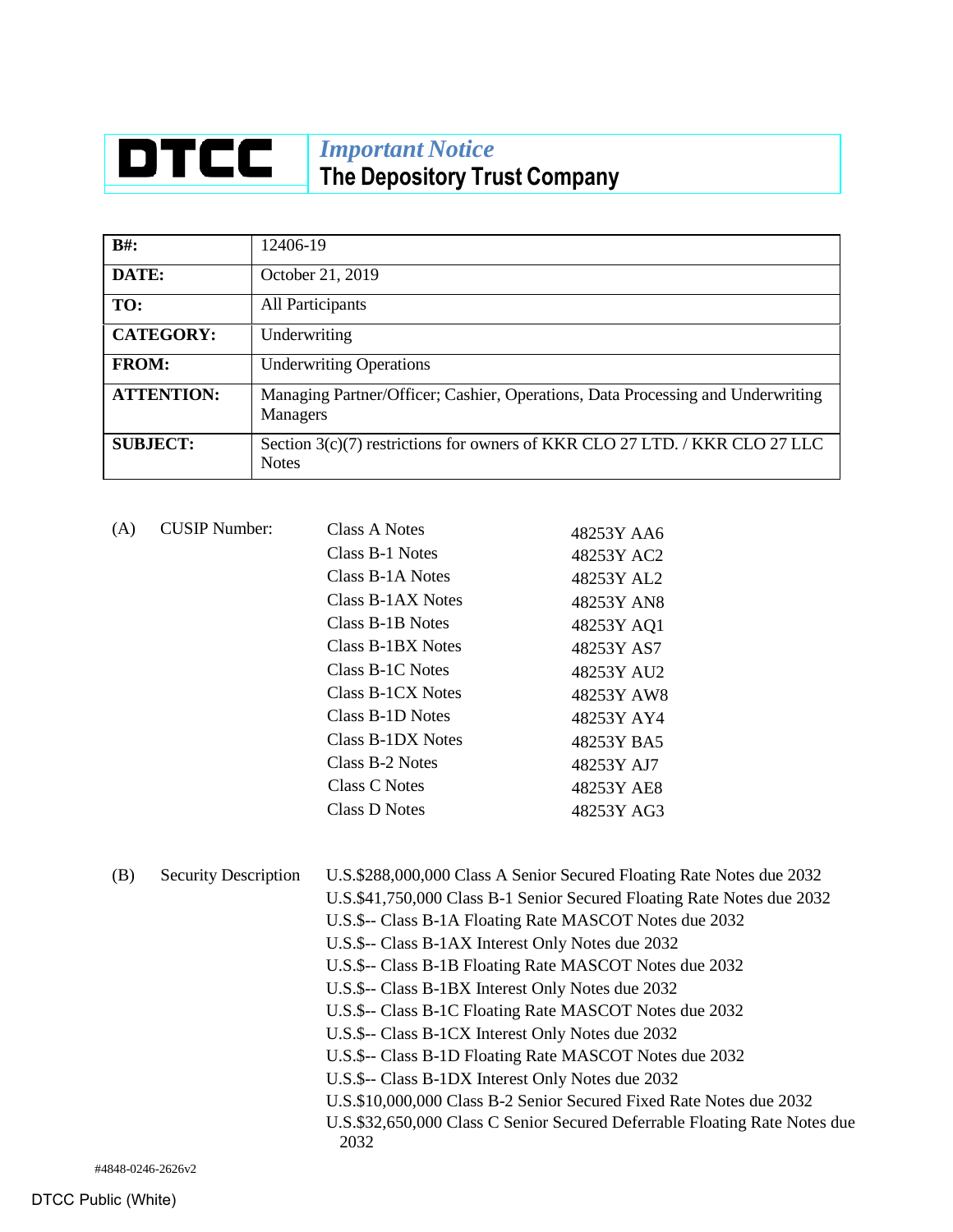## U.S.\$20,250,000 Class D Senior Secured Deferrable Floating Rate Notes due 2032

- (C) Offer Amount See (B) above
- 
- 
- (F) Closing Date October 15, 2019

(D) Initial Purchaser Barclays Capital Inc. (E) Paying Agent U.S. Bank National Association

## **Special Instructions**: **See Attached Important Instructions from the Co-Issuers.**

DTCC offers enhanced access to all important notices via a Web-based subscription service. The notification system leverages RSS Newsfeeds, providing significant benefits including real-time updates and customizable delivery. To learn more and to set up your own DTCC RSS alerts, visi[t http://www.dtcc.com/subscription\\_form.php.](http://www.dtcc.com/subscription_form.php)

#4848-0246-2626v2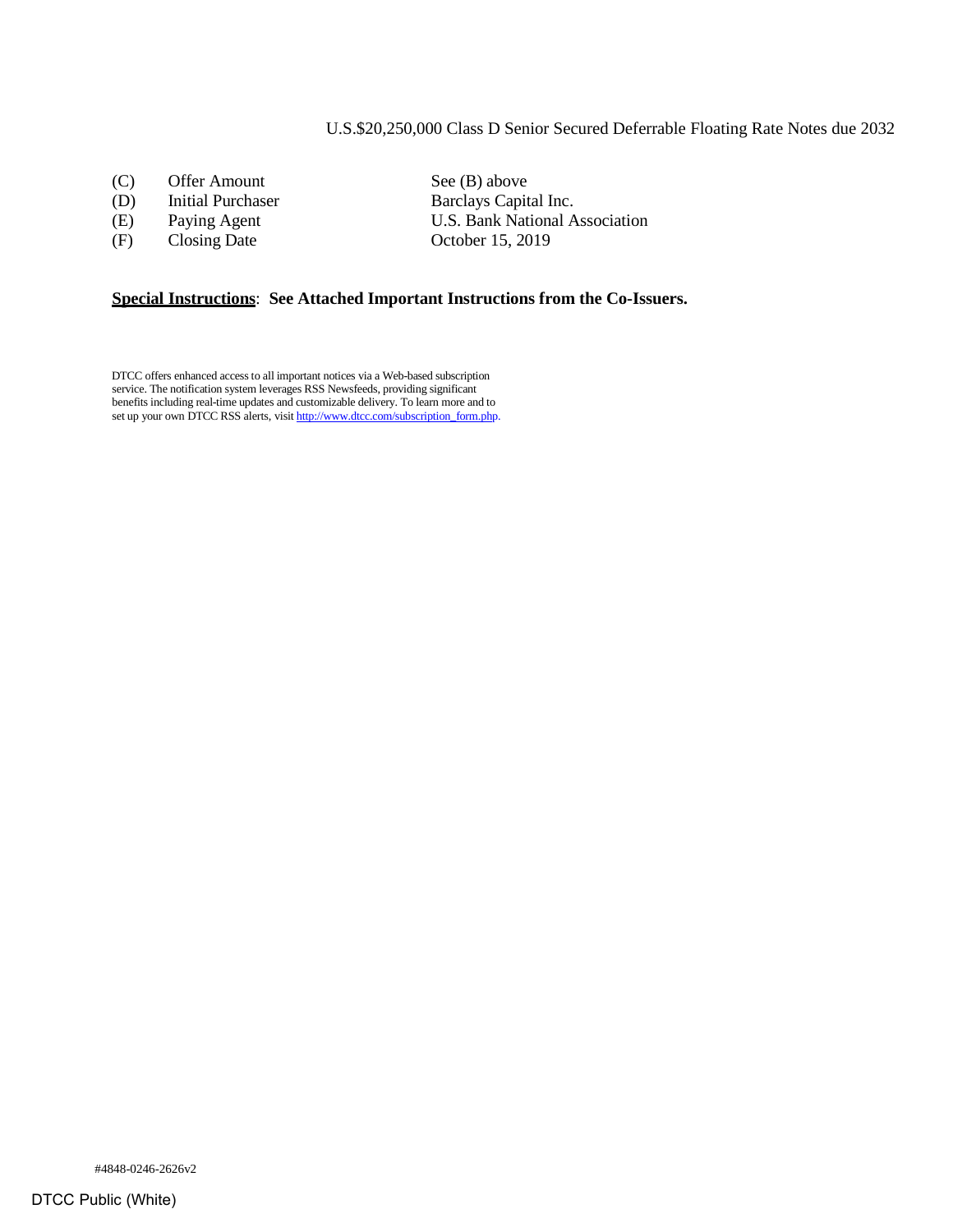| <b>KKR CLO 27 Ltd.</b>        |
|-------------------------------|
| c/o MaplesFS Limited          |
| P.O. Box 1093                 |
| Boundary Hall, Cricket Square |
| Grand Cayman, KY1-1102        |
| Cayman Islands                |

## **KKR CLO 27 LLC**

c/o Puglisi & Associates 850 Library Avenue, Suite 204 Newark, Delaware 19711

| Class A Notes        | 48253Y AA6 |
|----------------------|------------|
| Class B-1 Notes      | 48253Y AC2 |
| Class B-1A Notes     | 48253Y AL2 |
| Class B-1AX Notes    | 48253Y AN8 |
| Class B-1B Notes     | 48253Y AQ1 |
| Class B-1BX Notes    | 48253Y AS7 |
| Class B-1C Notes     | 48253Y AU2 |
| Class B-1CX Notes    | 48253Y AW8 |
| Class B-1D Notes     | 48253Y AY4 |
| Class B-1DX Notes    | 48253Y BA5 |
| Class B-2 Notes      | 48253Y AJ7 |
| Class C Notes        | 48253Y AE8 |
| <b>Class D Notes</b> | 48253Y AG3 |

The Co-Issuers and the Placement Agent referred to above are putting Participants on notice that they are required to follow these purchase and transfer restrictions with regard to the above-referenced securities.

In order to qualify for the exemption provided by Section  $3(c)(7)$  under the Investment Company Act of 1940, as amended (the "Investment Company Act"), and the exemption provided by Rule 144A under the Securities Act of 1933, as amended (the "Securities Act"), offers, sales and resales of the Class A Senior Secured Floating Rate Notes due 2032 (the "Class A Notes"), the Class B-1 Senior Secured Floating Rate Notes due 2032 (the "Class B-1 Notes"), the Class B-1A Floating Rate MASCOT Notes due 2032 (the "Class B-1A Notes"), the Class B-1AX Interest Only Notes due 2032 (the "Class B-1AX Notes"), the Class B-1B Floating Rate MASCOT Notes due 2032 (the "Class B-1B Notes"), the Class B-1BX Interest Only Notes due 2032 (the "Class B-1BX Notes"), the Class B-1C Floating Rate MASCOT Notes due 2032 (the "Class B-1C Notes"), the Class B-1CX Interest Only Notes due 2032 (the "Class B-1CX Notes"), the Class B-1D Floating Rate MASCOT Notes due 2032 (the "Class B-1D Notes"), the Class B-1DX Interest Only Notes due 2032 (the "Class B-1DX Notes"), the Class B-2 Senior Secured Fixed Rate Notes due 2032 (the "Class B-2 Notes"), the Class C Senior Secured Deferrable Floating Rate Notes due 2032 (the "Class C Notes") and the Class D Senior Secured Deferrable Floating Rate Notes due 2032 (the "Class D Notes") (collectively, the "Notes") within the United States or to U.S. Persons may only be made in minimum denominations of \$250,000 (or other applicable authorized denomination pursuant to the Indenture) to "qualified institutional buyers" ("QIBs") within the meaning of Rule 144A that are also "qualified purchasers" ("QPs") within the meaning of Section  $2(a)(51)(A)$  of the Investment Company Act, unless otherwise permitted by the Indenture. Each purchaser of Notes (1) represents to and agrees with the Co-Issuers and the Placement Agent that (A) (i) the purchaser is a QIB who is a QP (a "QIB/QP"); (ii) the purchaser is not a broker-dealer which owns and invests on a discretionary basis less than \$25 million in securities of unaffiliated issuers; (iii) the purchaser is not a participant-directed employee plan, such as a 401(k) plan; (iv) the QIB/QP is acting for its own account, or the account of another QIB/QP; (v) the purchaser is not formed for the purpose of investing in the Co-Issuers; (vi) the purchaser, and each

#4848-0246-2626v2